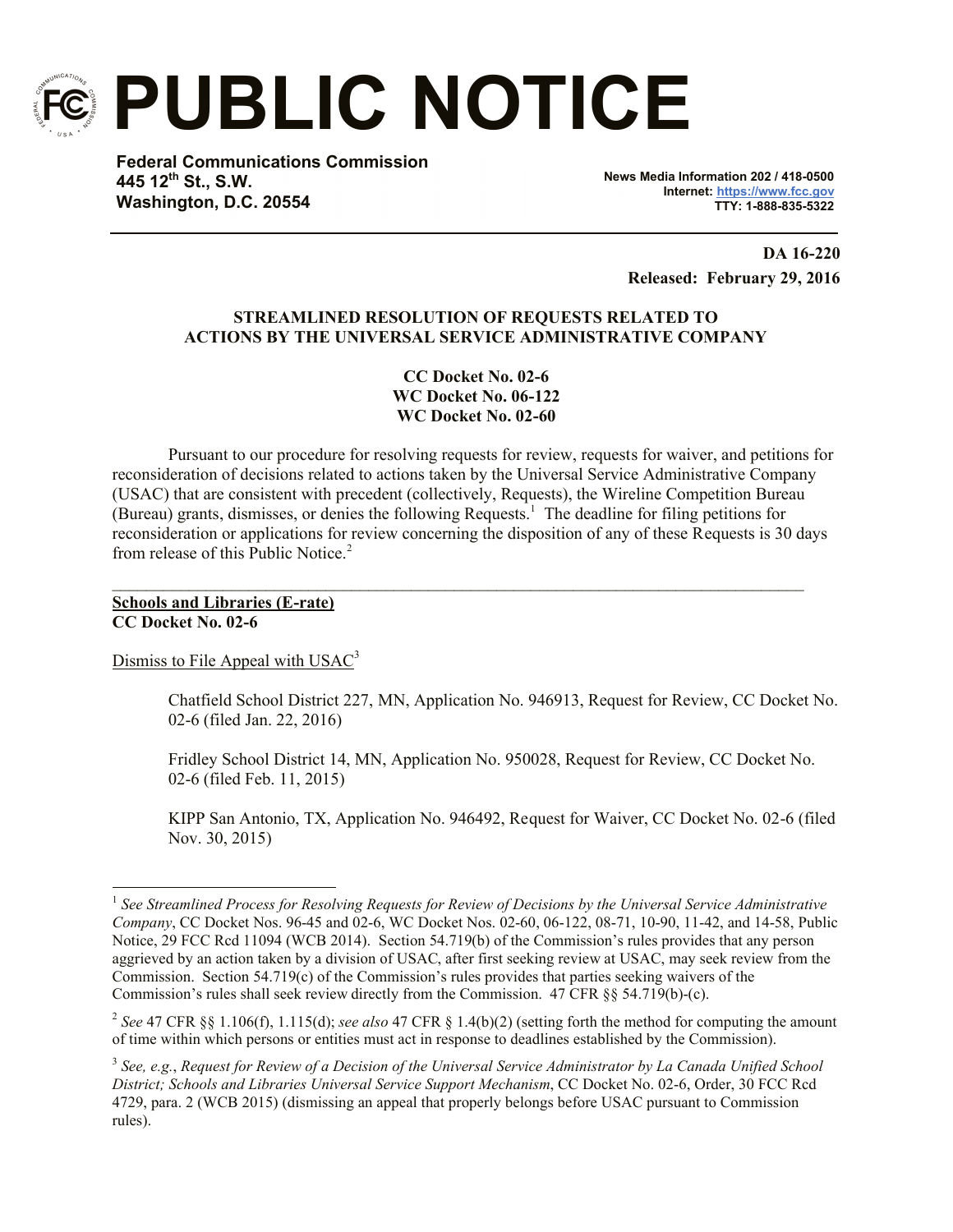Lanesboro Public School, MN, Application No. 952769, Request for Review, CC Docket No. 02- 6 (filed Jan. 22, 2016)

Leadore Community Library, ID, Application No. 941794, Request for Waiver, CC Docket No. 02-6 (filed Dec. 15, 2015)

Marshall County Memorial Library, TN, Application No. 1006789, Request for Review, CC Docket No. 02-6 (filed Feb. 11, 2016)

Dismiss for Failure to Comply with the Commission's Basic Filing Requirements<sup>4</sup>

Fazil Bhimani, MN, No Application Number Given, CC Docket No. 02-6 (filed Jan. 22, 2016)

Fazil Bhimani, MN, No Application Number Given, CC Docket No. 02-6 (filed Jan. 22, 2016)

Sedona Charter School, AZ, No Application Number Given, CC Docket No. 02-6 (filed Jan. 5, 2016)

Vision Net, MT, No Application Number Given, CC Docket No. 02-6 (filed Jan. 27, 2016)

Dismiss as Moot<sup>5</sup>

l

Collinsville Public Library, AL, Application No. 977992, Request for Review, CC Docket No. 02-6 (filed Apr. 28, 2015)

Harambee Institute of Science and Technology Charter School, PA, Application No. 874945, Request for Review, CC Docket No. 02-6 (filed June 25, 2015)

 $47$  CFR § 54.721 (setting forth general filing requirements for requests for review of decisions issued by the Administrator, including the requirement that the request for review include supporting documentation); *see also Wireline Competition Bureau Reminds Parties of Requirements for Request for Review of Decisions by the Universal Service Administrative Company*, CC Docket Nos. 96-45, 02-6, WC Docket Nos. 02-60, 06-122, 10-90, 11-42, 13-184, 14-58, Public Notice, 29 FCC Rcd 13874 (WCB 2014) (reminding parties submitting appeals to the Bureau of the general filing requirements contained in the Commission's rules which, along with a proper caption and reference to the applicable docket number, require (1) a statement setting forth the party's interest in the matter presented for review; (2) a full statement of relevant, material facts with supporting affidavits and documentation; (3) the question presented for review, with reference, where appropriate, to the relevant Commission rule, order or statutory provision; and (4) a statement of the relief sought and the relevant statutory or regulatory provision pursuant to which such relief is sought); *Universal Service Contribution Methodology; Request for Review by Alternative Phone, Inc. and Request for Waiver*, WC Docket No. 06-122, Order, 26 FCC Rcd 6079 (WCB 2011) (dismissing without prejudice a request for review that failed to meet the requirements of section 54.721 of the Commission's rules).

<sup>5</sup> *See Requests for Review and/or Requests for Waiver of the Decisions of the Universal Service Administrator by Al Noor High School et al.; Schools and Libraries Universal Service Support Mechanism*, CC Docket No. 02-6, Order, 27 FCC Rcd 8223, 8224, para. 2 (WCB 2012) (dismissing as moot requests for review where USAC approved the underlying funding request).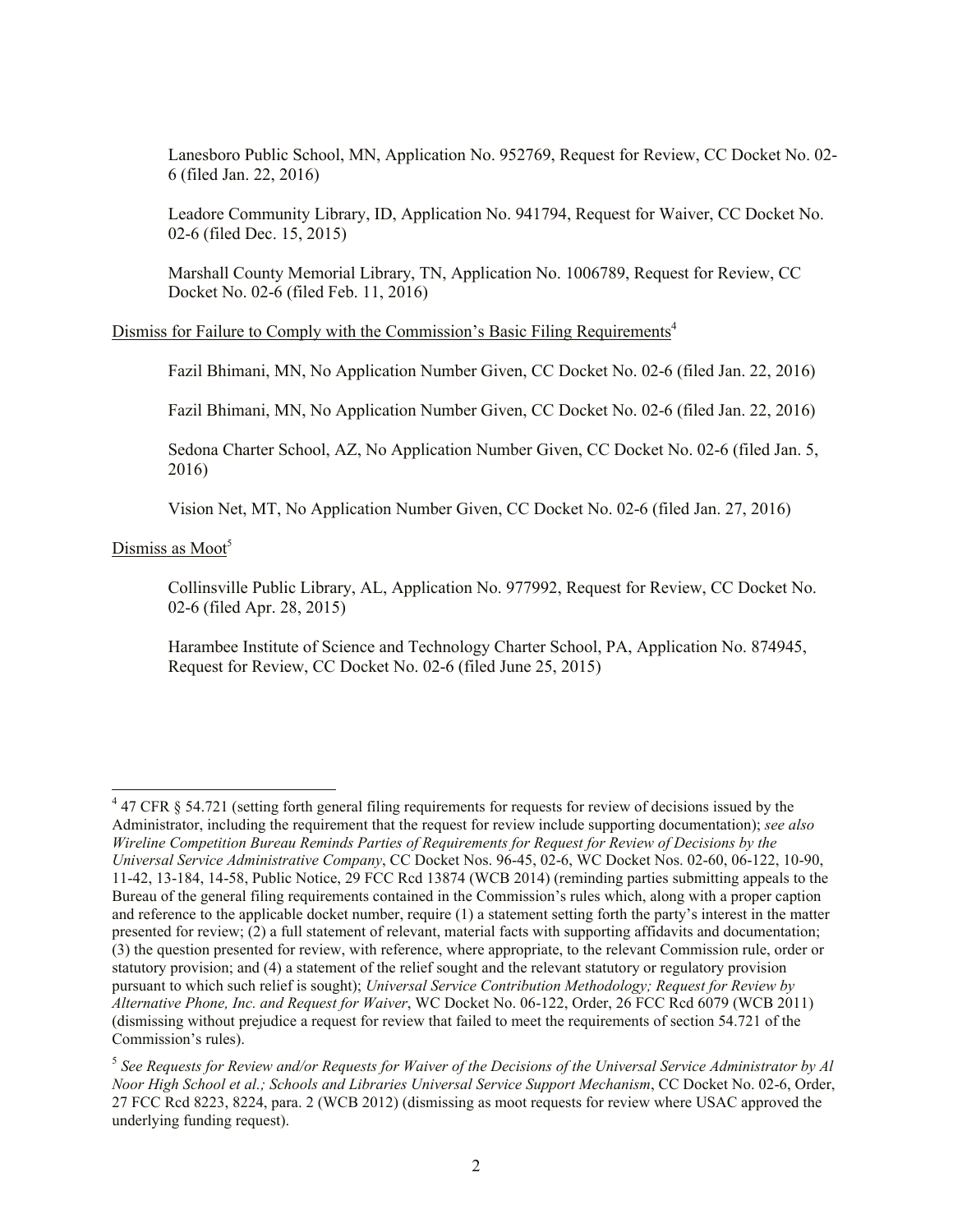### Dismiss on Reconsideration<sup>6</sup>

Biblioteca Abelardo Díaz Alfaro, PR, Application No. 807387, Petition for Reconsideration, CC Docket No. 02-6 (filed Apr. 27, 2015)

Yeshiva D'Monsey, NY, Application No. 693241, Petition for Reconsideration, CC Docket No. 02-6 (filed Nov. 3, 2015)

## Dismiss on Reconsideration - Untimely<sup>7</sup>

Black Mesa Community School, AZ, Application No. 873629, Petition for Reconsideration, CC Docket No. 02-6 (filed Jan. 27, 2016)

### Granted<sup>8</sup>

# *Granting Additional Time to Respond to USAC's Request for Information*<sup>9</sup>

Center for Advance Learning, CA, Application No. 1041418, Request for Review, CC Docket No. 02-6 (filed Feb. 2, 2016)

Erie Rise Leadership Academy Charter School, PA, Application No. 993108, Request for Review, CC Docket No. 02-6 (filed Feb. 16, 2016)

<sup>8</sup> We remand these applications to USAC and direct USAC to complete its review of the applications, and issue a funding commitment or a denial based on a complete review and analysis, no later than 90 calendar days from the release date of this Public Notice. In remanding these applications to USAC, we make no finding as to the ultimate eligibility of the services or the petitioners' applications. We also waive sections 54.507(d) and 54.514(a) of the Commission's rules and direct USAC to waive any procedural deadline that might be necessary to effectuate our ruling. *See* 47 CFR § 54.507(d) (requiring non-recurring services to be implemented by September 30 following the close of the funding year);  $47 \text{ CFR} \& 54.514(a)$  (codifying the invoice filing deadline).

 6 *See, e.g., Requests for Waiver and Review of Decisions of the Universal Service Administrator by Allan Shivers Library et al.; Schools and Libraries Universal Service Support Mechanism,* CC Docket No. 02-6, Order, 29 FCC Rcd 10356, 10357, para. 2 (WCB 2014) (dismissing petitions for reconsideration that fail to identify any material error, omission, or reason warranting reconsideration, and rely on arguments that have been fully considered and rejected by the Bureau within the same proceeding).

<sup>7</sup> *See, e.g., Petitions for Reconsideration by Rockwood School District and Yakutat School District; Schools and Libraries Universal Service Support Mechanism*, CC Docket 02-6, Order, 26 FCC Rcd 13004 (WCB 2011) (dismissing two petitions for reconsideration because they were filed more than 30 days after the Bureau's decisions); *Petitions for Reconsideration by Lincoln Parish School Board et al.; Schools and Libraries Universal Service Support Mechanism*, CC Docket No. 02-6, Order, 26 FCC Rcd 7992, 7992, para. 1 n.1 (WCB 2011) (stating that the Bureau has the authority under 47 CFR  $\S$  1.106(p) to dismiss petitions for reconsideration of a Commission action that plainly do not warrant consideration by the Commission, such as petitions that are late-filed).

<sup>9</sup> *See, e.g., Requests for Review of the Decision of the Universal Service Administrator by Alpaugh Unified School District et al.; Schools and Libraries Universal Service Support Mechanism*, CC Docket No. 02-6, Order, 22 FCC Rcd 6035 (2007); *Requests for Review of Decisions of the Universal Service Administrator by Ben Gamla Palm Beach et al.; Schools and Libraries Universal Service Support Mechanism*, CC Docket No. 02-6, Order, 29 FCC Rcd 1876 (WCB 2014) (granting requests for review of applicants that had been denied funding because they failed to respond to USAC's request for information within the USAC-specified time frame).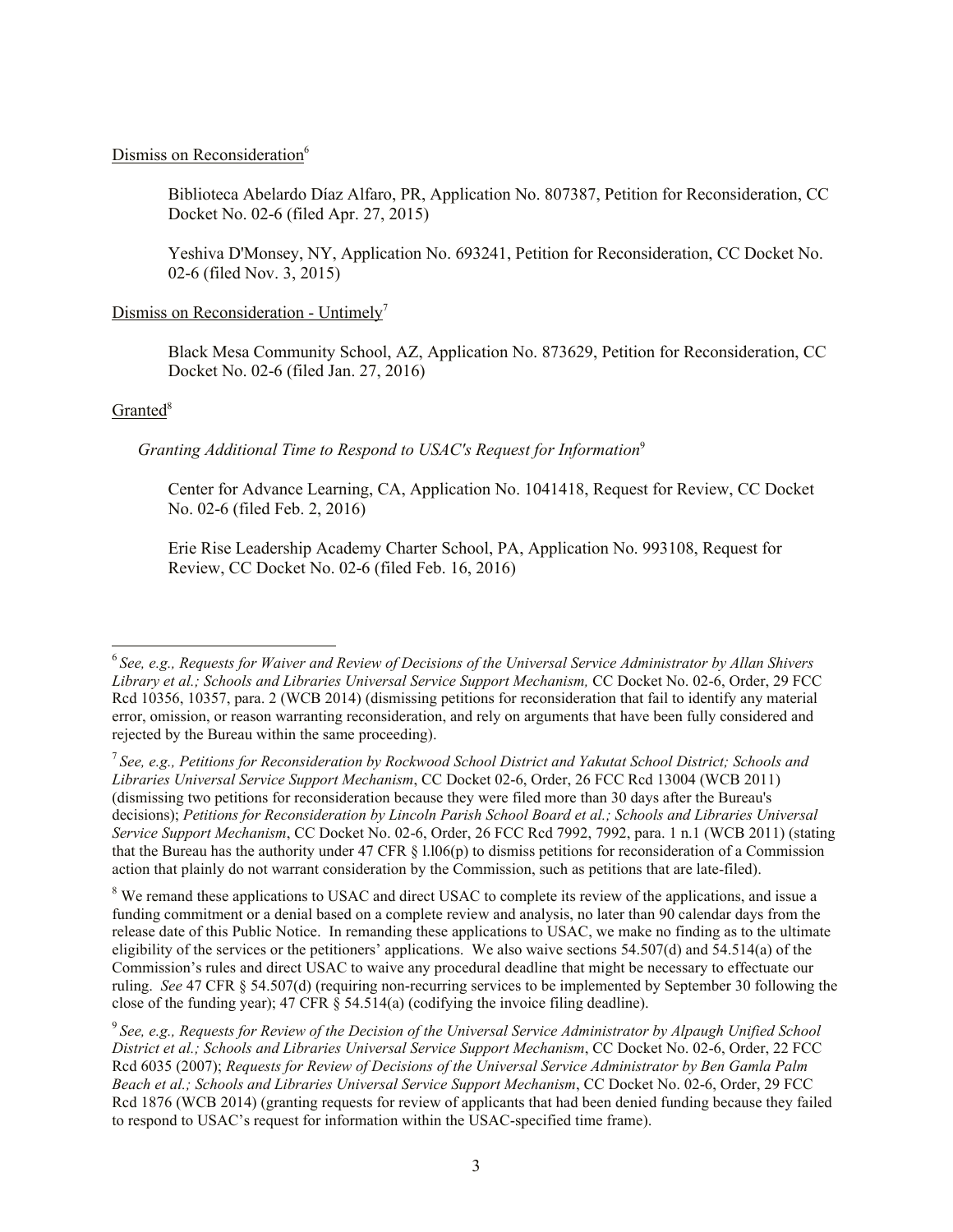# *Discount Calculation - Urban/Rural Classification*<sup>10</sup>

St. Anthony Grade School, HI, Application No. 944613, Request for Review, CC Docket No. 02- 6 (filed Sept. 18, 2014) 11

*Eligible Services*<sup>12</sup>

l

Hackley Public Library, MI, Application No. 838141, Request for Review and/or Waiver, CC Docket No. 02-6 (filed May 22, 2015)

Scranton Public Library, PA, Application Nos. 442455, 495363, 541934, 592057, 649268, 713891, 776424, Request for Review, CC Docket No. 02-6 (filed July 22, 2011)

## *Ministerial and/or Clerical Errors – FCC Form 471*<sup>13</sup>

St. Catherine School, WI, Application No. 1017995 (FRN 2763124), Request for Review, CC Docket No. 02-6 (filed Dec. 15, 2015)

Strive Preparatory School - District, CO, Application No. 1011445, Request for Review and Waiver, CC Docket No. 02-6 (filed Jan. 11, 2016, supplemented Feb. 8, 2016)

<sup>12</sup> *See Requests for Waiver and Review of Decisions of the Universal Service Administrator by Aberdeen School District 5 et al.*; *Schools and Libraries Universal Service Support Mechanism*, CC Docket No. 02-6, Order, 27 FCC Rcd 2080 (WCB 2012) (finding that USAC erred in its eligibility determination regarding the services petitioners sought for funding and reversing USAC's decision to reclassify services).

<sup>13</sup> *See, e.g., Requests for Waiver and Review of Decisions of the Universal Service Administrator by Ann Arbor Public Schools et al.*; *Schools and Libraries Universal Service Support Mechanism*, CC Docket No. 02-6, Order, 25 FCC Rcd 17319, 17320 nn.5 & 13 (WCB 2010) (permitting applicant to add item it failed to enter from pre-existing documentation associated with the application and to correct mischaracterization of non-discounted price as the prediscount price). Consistent with precedent, we also find good cause exists to waive sections 54.720(a) and (b) of the Commission's rules, which requires that petitioners file their appeals within 60 days of an adverse USAC decision. *See Requests for Review and/or Waiver of Decisions of the Universal Service Administrator by ABC Unified School District et al.; Schools and Libraries Universal Service Support Mechanism,* CC Docket No. 02-6, Order, 26 FCC Rcd 11019, para. 2 (WCB 2011) (waiving the filing deadline for petitioners that submitted their appeals to the Commission or USAC only a few days late*)*; 47 CFR §§ 54.720(a), (b).

<sup>10</sup> *Requests for Review of the Decision of the Universal Service Administrator by Academia Claret et al*.; *Schools and Libraries Universal Service Support Mechanism*, CC Docket No. 02-6, Order, 21 FCC Rcd 10703, 10708, para. 12 (WCB 2006) (remanding applications for further processing when it appeared that USAC reduced the requested discount rate without providing the applicants with a sufficient opportunity to provide supporting evidence).

 $11$  A review of the record indicates that USAC denied petitioner's request for a rural discount based on an erroneous conclusion that St. Anthony Grade School is located in Honolulu County, Hawaii. Petitioner's application states that the school is located in the town of Wailuku. Petitioner's location in Wailuku is not disputed in the record. Wailuku is located in Maui County, not Honolulu County. We remand this application to provide petitioner with the opportunity to support its requested discount based on its accurate location. We express no opinion regarding petitioner's ultimate eligibility for a rural discount. Consistent with precedent, we also find good cause exists to waive sections 54.720(a) and (b) of the Commission's rules, which requires that petitioners file their appeals within 60 days of an adverse USAC decision. *Requests for Review and/or Requests for Waiver of Decisions of the Universal Service Administrator by Animas School District 6 et al.; Schools and Libraries Universal Service Support Mechanism,* CC Docket No. 02-6, Order, 26 FCC Rcd 16903, 16905, para. 4 (WCB 2011) (granting petitioners waivers of our filing deadline for appeals because their late-filed appeal would never have been necessary absent an error on the part of USAC); 47 CFR §§ 54.720(a), (b).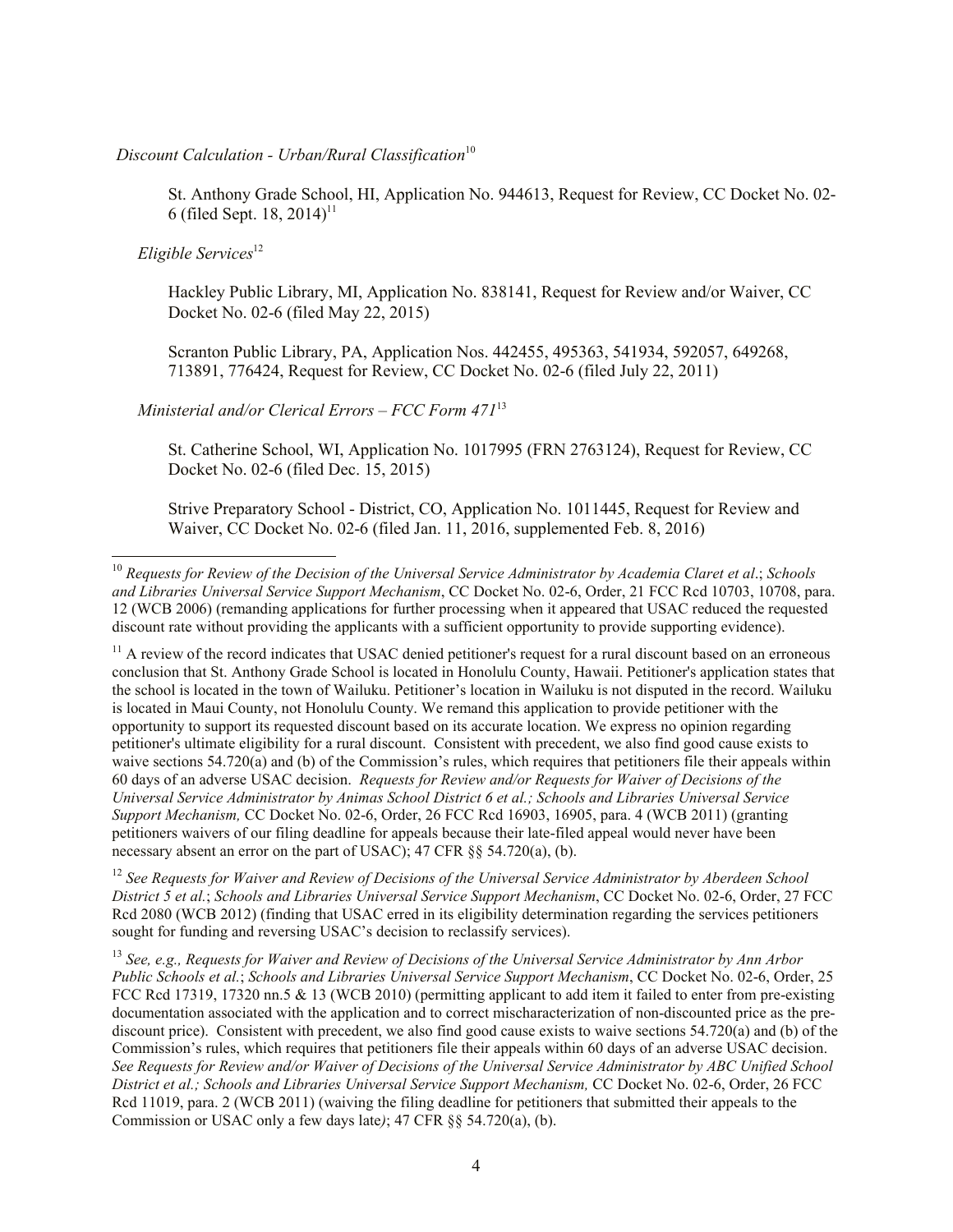Trinity Lutheran School, IA, Application No. 1011029, Request for Review, CC Docket No. 02-6 (filed July 23, 2015)

### *Necessary Resources*<sup>14</sup>

Northside Children's Day Center, NY, Application No. 145762, Request for Review and/or Waiver, CC Docket No. 02-6 (filed Apr. 25, 2005)<sup>15</sup>

*Service Substitution*<sup>16</sup>

l

Cornerstone Sch-Nevada, MI, Application No. 758131, Request for Review, CC Docket No. 02-6 (filed Jan. 29, 2013)

*Waiver of Appeal Filing Deadline*<sup>17</sup>

Bastrop Independent School District, TX, Application No. 962244, Request for Waiver, CC Docket No. 02-6 (filed Jan. 27, 2016)

<sup>14</sup> *See, e.g., Requests for Review of Decisions of the Universal Service Administrator by Academy of Excellence et al.; Schools and Libraries Universal Service Support Mechanism* CC Docket No. 02-6, Order, 22 FCC Rcd 8722, 8727-28 (2007) (granting applicants the chance to reduce their funding requests to levels such that they had the necessary resources to use them effectively before being reevaluated by USAC when there was no evidence of fraud or abuse and their initial requests appeared to represent a good faith effort to purchase only what they could use effectively).

<sup>15</sup> We also grant this appeal with respect to the issue about its technology plan. *See, e.g., Requests for Review or Waiver of the Decisions of the Universal Service Administrator by Brownsville Independent School District et al.*; *Schools and Libraries Universal Service Support Mechanism,* CC Docket No. 02-6, Order, 22 FCC Rcd 6045, 6049, para 8 (2007) (waiving procedural aspects of the technology plan rules for petitioners that failed to show that they had an approved technology plan in place for the relevant funding year).

<sup>16</sup> *See, e.g., Requests for Review of Decisions of the Universal Service Administrator by Beaufort County Public School District et al.; Schools and Libraries Universal Service Support Mechanism*, CC Docket No. 02-6, 29 FCC Rcd 3124, 3125, para. 3 (WCB 2014) (granting service substitution appeals when the petitioners missed USAC's deadline for service substitution requests but complied with the Commission's requirements for service substitutions under 47 CFR § 54.504(d) and had a reasonable explanation for missing the deadline). Additionally, we direct USAC to grant the applicant an extension of the service implementation deadline to allow it to implement its service substitution request*. See, e.g., Request for Review/Waiver of the Decision of the Universal Service Administrator by Accelerated Charter et al.*; *Schools and Libraries Universal Service Support Mechanism*, CC Docket No. 02-6, Order, 29 FCC Rcd 13652, 13652-53, para. 2 (WCB 2014) (allowing extensions of the deadline for service implementation when applicants meet the requirements for a service implementation deadline extension).

<sup>17</sup> *See, e.g., Requests for Review and/or Waiver of Decisions of the Universal Service Administrator by ABC Unified School District et al.; Schools and Libraries Universal Service Support Mechanism,* CC Docket No. 02-6, Order, 26 FCC Rcd 11019, para. 2 (WCB 2011) (waiving the filing deadline for petitioners that submitted their appeals to the Commission or USAC only a few days late). We make no finding on the underlying issues in these appeals and remand these applications back to USAC to make a determination on the merits. *See supra* note 8.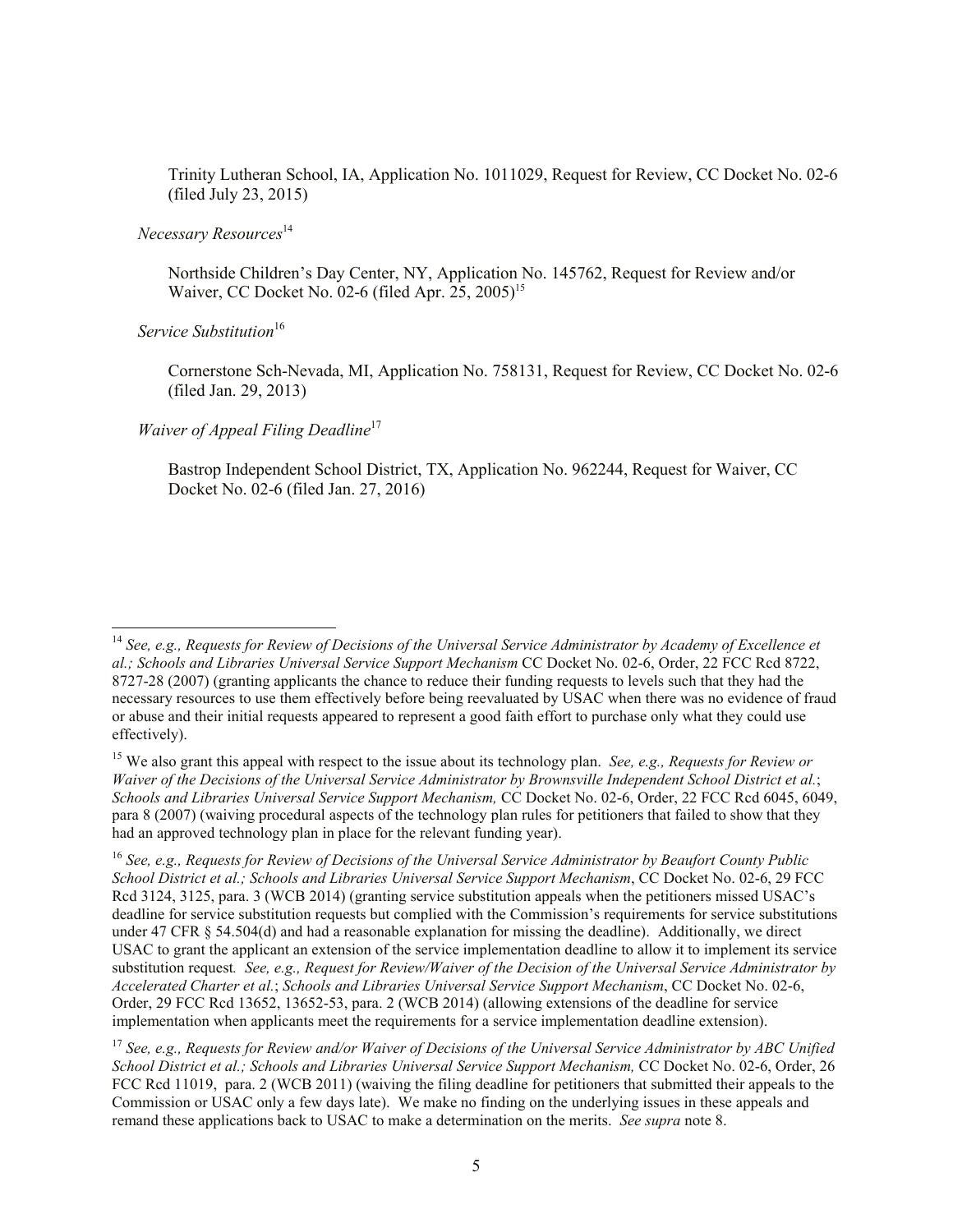*Waiver of Competitive Bidding Requirement to Comply with State and Local Procurement Rules*<sup>18</sup>

Riverside Unified School District, CA, Application Nos. 775641, 799564, 818678, 820175, 820454, Request for Declaratory Ruling or Waiver, CC Docket No. 02-6 (filed Dec. 10, 2015)

*Waiver of Price as Primary Factor Requirement: Applicant Selected Lowest-price Solution*<sup>19</sup>

Troup County School System, GA, Application No. 845112, Request for Review and/or Waiver, CC Docket No. 02-6 (filed Mar. 30, 2015)

### Denied

l

*FCC Form 470 with Inadequate Specificity and No Indication of Request for Proposal (RFP) on Services Being Sought*<sup>20</sup>

Biblioteca Abelardo Díaz Alfaro, PR, Application No. 989482, Request for Review and Waiver, CC Docket No. 02-6 (filed Oct. 16, 2015)<sup>21</sup>

<sup>18</sup> *See, e.g., Requests for Waiver and Review of Decisions of the Universal Service Administrator by Aberdeen School District et al.; Schools and Libraries Universal Service Support Mechanism*, CC Docket No. 02-6, Order, 27 FCC Rcd 1941, 1941, para 1 (WCB 2012) (granting waiver to San Jose Unified School District of competitive bidding rule requiring compliance with state and local procurement law when the applicant violated a state rule requiring the RFP to be published in a newspaper of general circulation but the applicant published the RFP on its website and received sufficient bid responses, and there was no evidence of waste, fraud, and abuse). This waiver applies to FRNs 2102832, 2165204, 2232257, 2233278, and 2227717.

<sup>19</sup> *See, e.g., Requests for Review of Decisions of the Universal Service Administrator by Allendale County School District et al.; Schools and Libraries Universal Service Support Mechanism*, CC Docket No. 02-6, Order, 26 FCC Rcd 6109, 6115-17, paras. 10-12 (WCB 2011) (waiving the requirement that an applicant be able to demonstrate that it used price as the primary factor in vendor selection when the applicant selected the lowest priced option and there was no evidence of waste, fraud or abuse).

<sup>20</sup> *See, e.g., Request for Review of the Decision of the Universal Service Administrator by Ysleta Independent School District et al.; Federal-State Joint Board on Universal Service; Changes to the Board of Directors of the National Exchange Carrier Association, Inc*., CC Docket Nos. 96-45 and 97-21, Order, 18 FCC Rcd 26406, 26410, para. 7 (2003) (clarifying that the requirement for a bona fide request for services means that "applicants must submit a list of specified services for which they anticipate they are likely to seek discounts consistent with their technology plans, in order to provide potential bidders with sufficient information on the FCC Form 470, or on an RFP cited in the FCC Form 470, to enable bidders to reasonably determine the needs of the applicant"); *Request for Review of the Decision of the Universal Service Administrator by Washington Unified School District; Schools and Libraries Universal Service Support Mechanism*, CC Docket No. 02-6, Order, 28 FCC Rcd 13746, 13748, paras. 3-5 (WCB 2013) (finding that the applicant violated the Commission's competitive bidding requirements by failing to include sufficient information on its FCC Form 470 to enable prospective service providers to identify and formulate bids).

 $21$  Although the applicant's appeal to USAC was filed late, consistent with precedent, we find good cause exists to waive section 54.720(a) of the Commission's rules, which requires that petitioners file their appeals within 60 days of an adverse USAC decision. *See, e.g., Requests for Review and/or Waiver of Decisions of the Universal Service Administrator by ABC Unified School District et al.*; Schools and Libraries Universal Service Support Mechanism, CC Docket No. 02-6, Order, 26 FCC Rcd 11019, 11019, para. 2 (WCB 2011) (granting waivers of filing deadline for appeals because they submitted their appeals to the Commission within a reasonable period of time after receiving actual notice of USAC's adverse decision). Therefore, we address this appeal on the merits and deny it because of competitive bidding violations.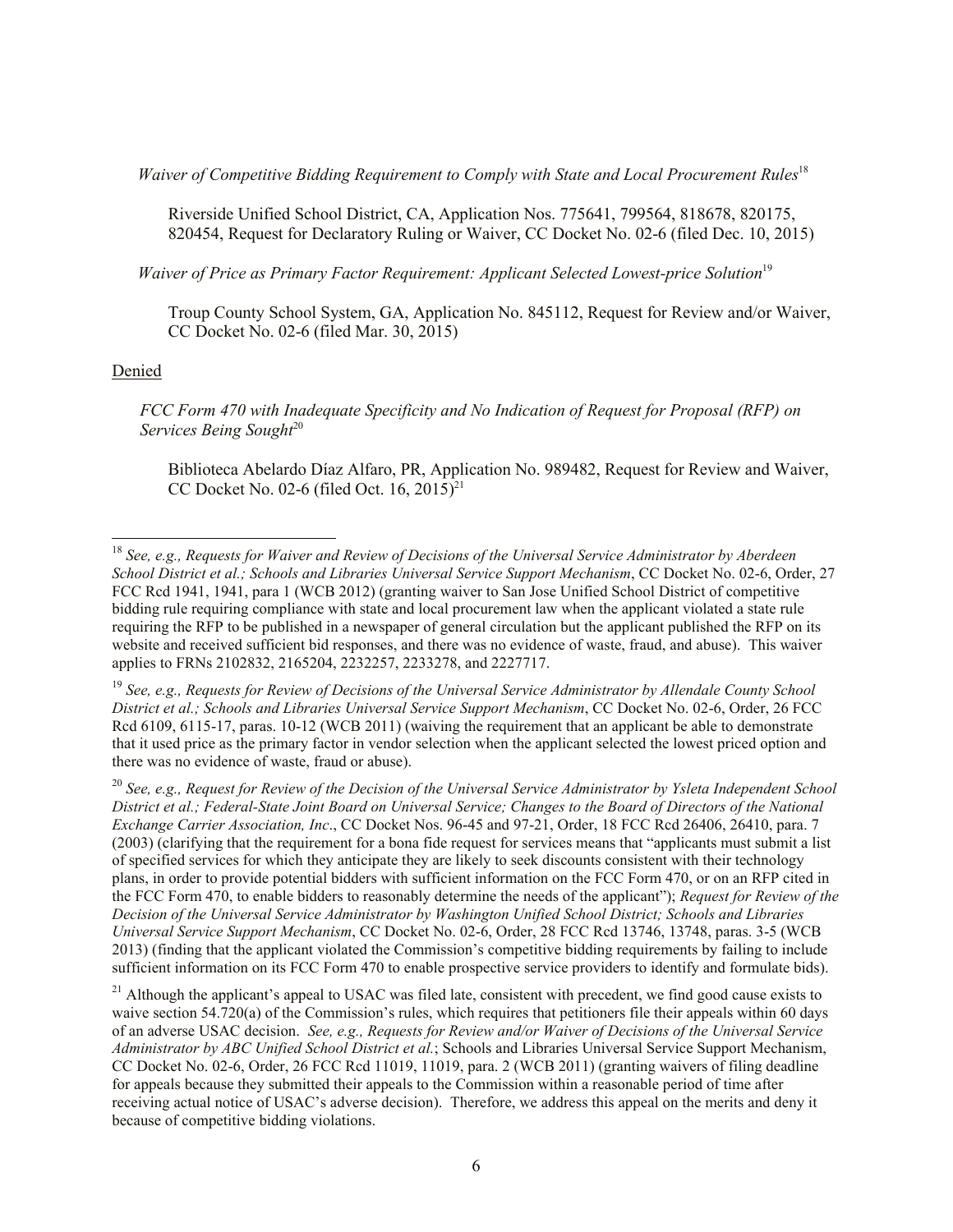Colegio Catolico Notre Dame Secundario, PR, Application Nos. 979835, 979879, 987304, 972245, 990843, Request for Review, CC Docket No. 02-6 (filed Sept. 14, 2015)

Consorcio Colegios Catolicos Diocesis Fajardo y Humacao, PR, Application Nos. 942769, 942755, 985436, 987380, 986857, Request for Review, CC Docket No. 02-6 (filed Sept. 15, 2015)

Consortium Escuelas Catolicas, PR, Application Nos. 979223, 978025, 991208, 978939, 991149, 987324, 987261, 978169, 983530, 983348, 982395, 978093, 978146, Request for Review, CC Docket No. 02-6 (filed Sept. 14, 2015)

#### *Ineligible Services<sup>22</sup>*

l

City of Boston, Dept. of Neighborhood Development, MA, Application No. 151059, Request for Review, CC Docket No. 02-6 (filed Mar. 18, 2004)

*Ministerial and/or Clerical Errors – FCC Form 471*<sup>23</sup>

Fall River Joint Unified SD, CA, Application No. 1012895, Request for Review and Waiver, CC Docket No. 02-6 (filed Feb. 4, 2016)

Risen Savior Lutheran School, WI, Application No. 1007714, Request for Review, CC Docket No. 02-6 (filed Oct. 13, 2015)

St. Catherine School, WI, Application No. 1017995 (FRN 2763122), Request for Review, CC Docket No. 02-6 (filed Dec. 15, 2015)

St. Paul Lutheran School, LA, Application No. 1013728, Request for Review, CC Docket No. 02- 6 (filed Dec. 7, 2015)

Timothy Academy South, PA, Application No. 1014359, Request for Review, CC Docket No. 02-6 (filed Dec. 15, 2015)

<sup>&</sup>lt;sup>22</sup> See, e.g., Requests for Waiver and Review of Decisions of the Universal Service Administrator by AllWays, Inc. *(Prairie Hills School District 144); Schools and Libraries Universal Service Support Mechanism*, CC Docket No. 02-6, Order, 27 FCC Rcd 1968, 1969, para. 1 (WCB 2012) (upholding denials of funding requests for services that had not been designated as eligible for E-rate support). In determining which party or parties to hold responsible for violations of E-rate rules, the Commission has directed USAC to consider which party was in the better position to have prevented the violation and which party committed the act or omission that forms the basis of the violation. *See Federal-State Joint Board on Universal Service; Changes to the Board of Directors for the National Exchange Carrier Association, Inc.; Schools and Libraries Universal Service Support Mechanism*, CC Docket Nos. 96-45, 97- 21, 02-6, Order on Reconsideration and Fourth Report and Order, 19 FCC Rcd 15252, 15257, para. 15 (2004) (*Schools and Libraries Fourth Report and Order*). In this case, the service provider, W.T. Rich Company, Inc. submitted to USAC invoices that included ineligible services. Under the program rules in place at the time, the applicant, City of Boston, Dept. of Neighborhood Development, was not required to review invoices and did not make any certifications with respect to whether the services on the invoices were eligible. Accordingly, we direct USAC to continue recovery proceedings against W.T. Rich Company, Inc. only.

<sup>23</sup> *See, e.g.*, *Requests for Waiver and Review of Decisions of the Universal Service Administrator by Assabet Valley Regional Vocational District; Schools and Libraries Universal Service Support Mechanism*, CC Docket No. 02-6, Order, 27 FCC Rcd 1924, 1925, para. 1 (WCB 2012) (finding petitioners had not demonstrated good cause to justify waivers permitting changes to the applicants' E-rate applications).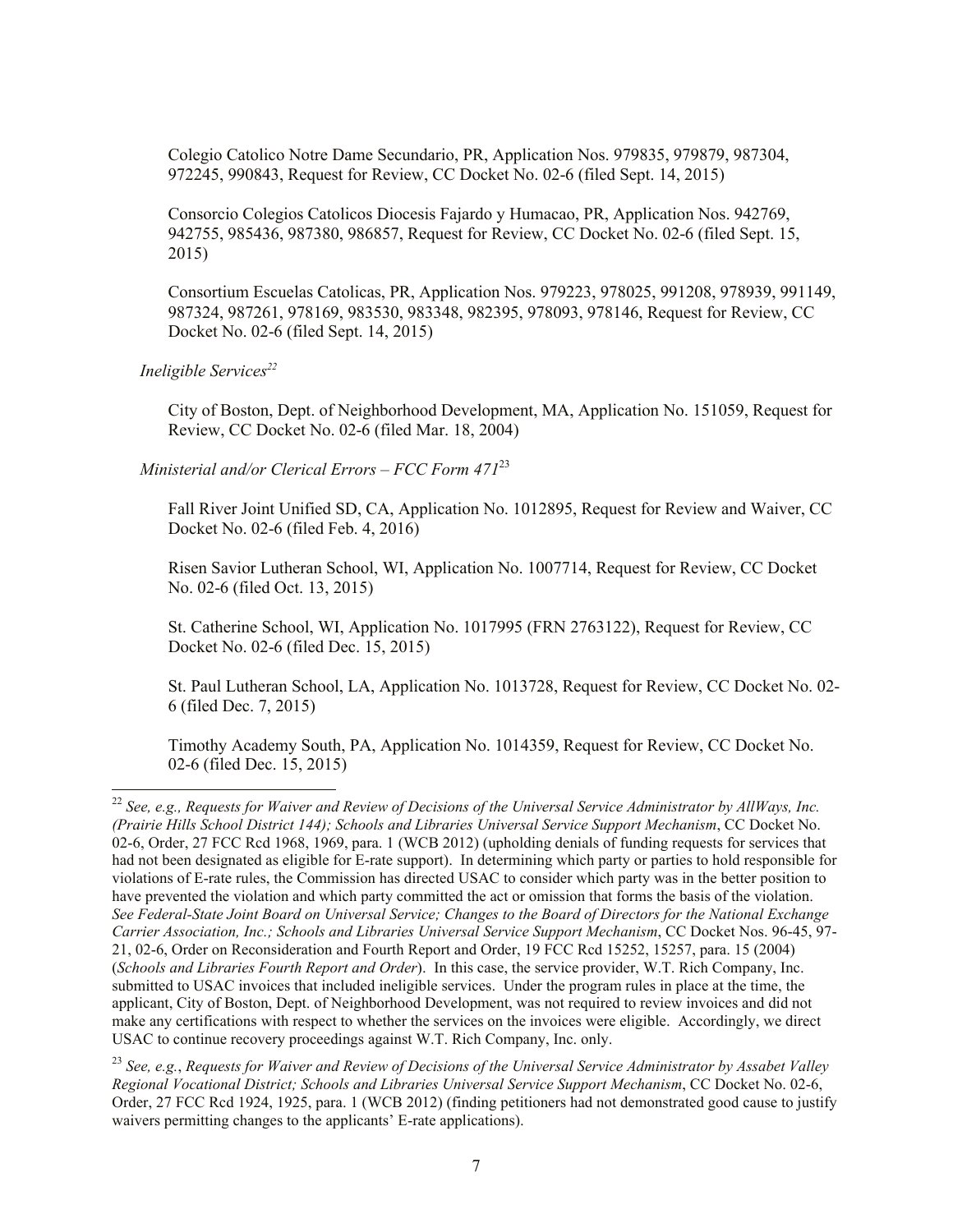The Neighborhood Academy, PA, Application No. 832296, Request for Review, CC Docket No. 02-6 (filed Oct. 31, 2012)

# *Untimely Filed Request for Review*<sup>24</sup>

l

Crossroads Academy, FL, Application No. 1051023, Request for Review, CC Docket No. 02-6 (filed Feb. 1, 2016)

Gilroy Unified School District, CA, Application No. 830048, Request for Review, WC Docket No. 02-6 (filed Jan. 12, 2015)

Greater Albany Public Schools, OR, Application No. 846615, Request for Review, CC Docket No. 02-6 (filed Jan. 11, 2016)

Jersey Community Unit School District 100, IL, Application No. 947918, Request for Review, CC Docket No. 02-6 (filed Dec. 15, 2015)<sup>25</sup>

Holy Cross School, IL, Application No. 992762, Request for Waiver, CC Docket No. 02-6 (filed Feb. 10, 2016)

Little Falls Township Public Schools, NJ, Application Nos. 985116,991002, Request for Review, CC Docket No. 02-6 (filed Jan. 12, 2016)

McCleary School District 65, WA, Application No. 1051602, Request for Waiver, CC Docket No. 02-6 (filed Feb. 12, 2016)

Nevada Joint Union High School District, CA, Application Nos. 826037, 864705, Request for Waiver, CC Docket No. 02-6 (filed July 19, 2013)

Riverhead Central School District, NY, Application No. 1008865, Request for Review, CC Docket No. 02-6 (filed Feb. 1, 2016)

<sup>24</sup> *See, e.g.*, *Requests for Review of Decisions of the Universal Service Administrator by Agra Public Schools I-134 et al.; Schools and Libraries Universal Service Support Mechanism*, CC Docket No. 02-6, Order, 25 FCC Rcd 5684 (WCB 2010); *Requests for Waiver or Review of Decisions of the Universal Service Administrator by Bound Brook School District et al.; Schools and Libraries Universal Service Support Mechanism*, CC Docket No. 02-6, Order, 29 FCC Rcd 5823 (WCB 2014) (denying appeals on the grounds that the petitioners failed to submit their appeals either to the Commission or to USAC within 60 days, as required by the Commission's rules, and did not show special circumstances necessary for the Commission to waive the deadline). Gilroy Unified School District, Greater Albany Public Schools and Little Falls Township Public Schools argue that their USAC decision appeals should have been considered timely since they were filed with USAC within 60 days of the Bureau's decision to dismiss the appeals. We note, however, that our rules specify that an affected party seeking review of a USAC decision shall file its request within 60 days from the date of that decision, not the Bureau's action in dismissing the appeal. *See* 47 CFR § 54.720(b).

<sup>&</sup>lt;sup>25</sup> Jersey Community Unit School District 100 filed an appeal with USAC seeking review of two separate decisions concerning the same application. We note that its appeal is untimely only in relation to the Oct. 7, 2015, Form 472 (BEAR) Notification Letter, not the Form 472 (BEAR) Notification Letter dated Nov. 12, 2015.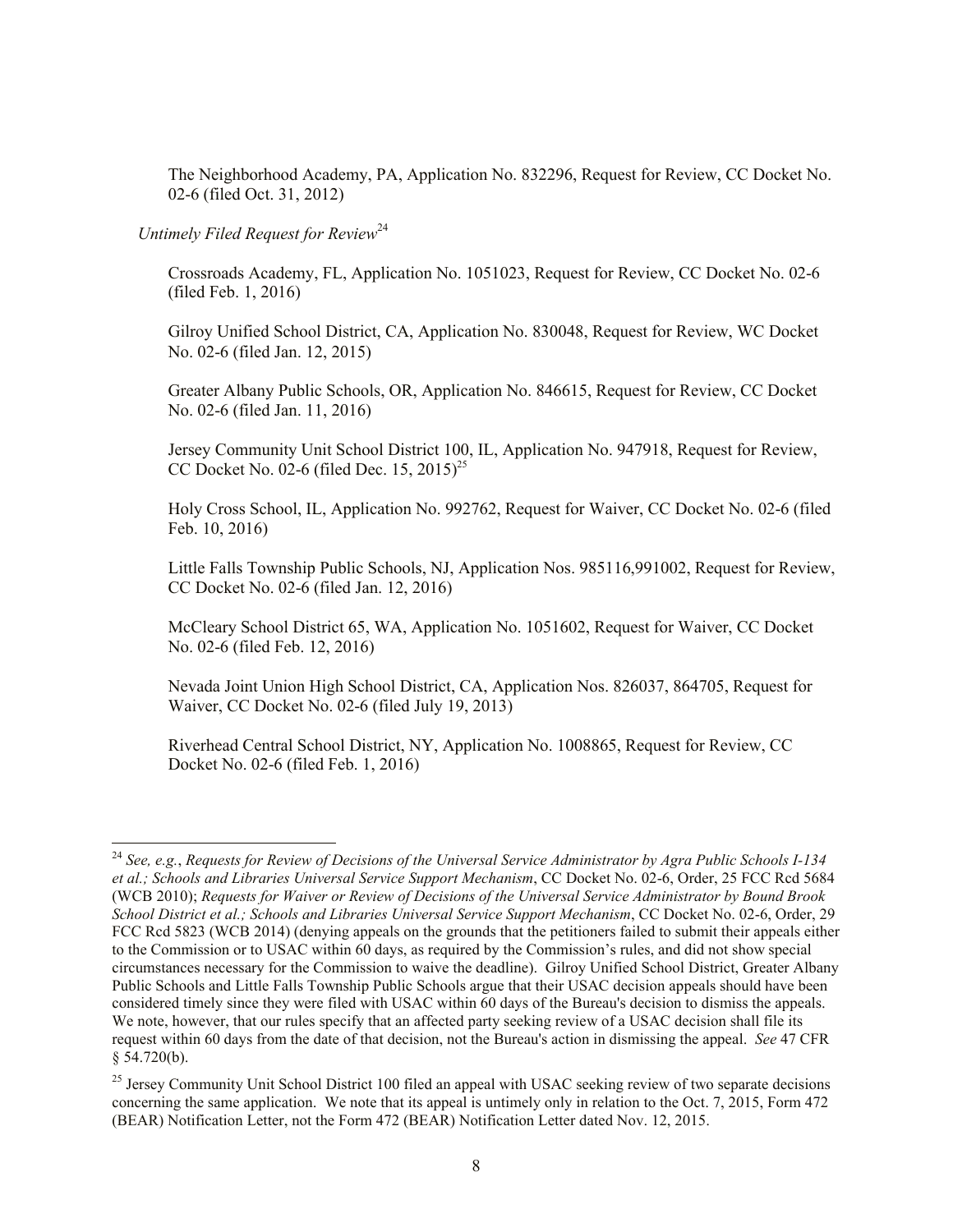St. Michael School, IL, Application No. 986333, Request for Waiver, CC Docket No. 02-6 (filed Feb. 9, 2016)

## Violation of the Competitive Bidding 28-Day Rule<sup>26</sup>

Henry County School District, VA, Application No. 1013393, Request for Review, CC Docket No. 02-6 (filed Feb. 2, 2016)<sup>27</sup>

#### **Contribution Methodology WC Docket No. 06-122**

#### Dismiss as Moot

l

 *Late 499-Q Filing Waiver Request<sup>28</sup>*

Netwolves Network Services, LLC (f.k.a. Norstan Network Services), Petition for Waiver, WC Docket 06-122 (filed Sept. 1, 2015)

Dismiss Without Prejudice

 *Late Filing Fee Waiver Request<sup>29</sup>*

Craig Communications, LLC, Petition for Waiver, WC Docket 06-122 (filed Feb. 2, 2016)

<sup>26</sup> *See, e.g., Application for Review of A Decision of the Universal Service Administrator by Challis Joint School District #181; School and Libraries Universal Service Support Mechanism*, CC Docket No. 02-6, Order, 26 FCC Rcd 3812, 3814, para. 5 (WCB 2011) (denying request for review where applicant selected a service provider for Erate services prior to submitting its FCC Form 470 when the rule requires the applicant to wait at least 28 days after such posting).

 $27$  USAC denied the appeal for Application No. 1013393 on the grounds that there was no signed contract in place when petitioner filed its FCC Form 471. However, on *de novo* review, we find that the petitioner failed to wait 28 days before making a determination to select a service provider for E-rate services. Thus, we deny this appeal on the ground that petitioner violated the Commission's competitive bidding 28-day rule.

<sup>28</sup> *Universal Service Contribution Methodology, Requests for Waiver of Decisions of the Universal Service Administrator by Ambess Enterprisesm Inc., et al*., WC Docket No. 06-122, 25 FCC Rcd 3722 (WCB 2010) (dismissing several petitions for waiver of USAC decisions because subsequent USAC action has provided relief sought by petitioners).

<sup>29</sup> *Universal Service Contribution Methodology, Request for Review of Decision of Universal Service Administrator and Request for Waiver by CML Communications LLC*, WC Docket No. 06-122, Order, 26 FCC Rcd 335 (WCB 2011); *Universal Service Contribution Methodology, Request for Review of Decision of Universal Service Administrator and Request for Waiver by Alternative Phone, Inc.*, WC Docket No. 06-122, Order, 26 FCC Rcd 6079 (WCB 2011); *Universal Service Contribution Methodology, Request for Review of Decision of Universal Service Administrator by Dorial Telecom LLC*, WC Docket No. 06-122, Order, 26 FCC Rcd 3799 (WCB 2011) (all finding request procedurally defective for failure to comply with 47 CFR § 54.721).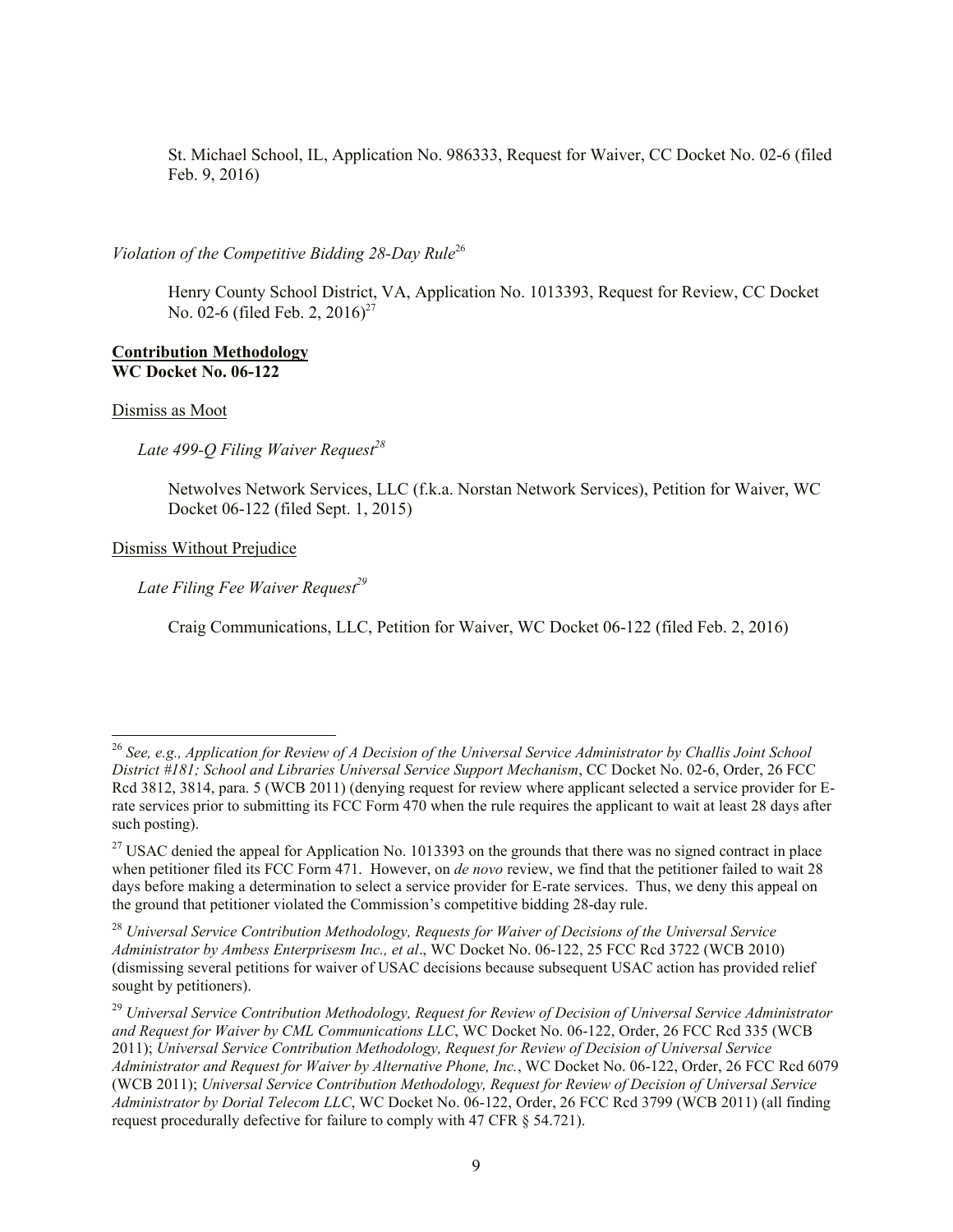Denial

 *Late 499-A Filing Fee Waiver Request<sup>30</sup>*

Flatel Wireles, Inc. dba ZingPCS, Petition for Waiver, WC Docket 06-122 (filed Jan. 19, 2016)

#### **Rural Health Care (RHC) WC Docket No. 02-60**

Grants

l

*Invoice Deadline Extension Request*<sup>31</sup>

Charles Cole Memorial Hospital, HCP No. 31776, FRN 1456059, WC Docket No. 02-60 (filed Dec. 29, 2015)

*Failure to Comply with Invoicing Procedures*<sup>32</sup>

<sup>31</sup> *See, e.g.*, *Requests for Review of the Decisions of the Universal Service Administrator by Canon-McMillan School District et al.; Schools and Libraries Universal Service Support Mechanism*, CC Docket No. 02-6, Order, 23 FCC Rcd 15555, 15558, para. 6 (WCB 2008) (granting relief to petitioners demonstrating good faith in complying with the invoicing deadline).

<sup>32</sup> We find that Crawford Memorial Hospital and Health Services (Crawford) is the party at fault in violating the Commission's invoicing procedures. We therefore direct USAC to discontinue its recovery actions against AT&T Corporation for FRN 29817 and seek recovery of funding from Crawford, the party at fault in violating the Commission's invoicing procedures.We also clarify that recovery of funds improperly disbursed under the rural health care support mechanism (i.e., the Telecommunications and Healthcare Connect Fund programs) shall be directed at the party or parties who have committed the statutory or rule violation, regardless of whether that party is a beneficiary or a service provider. *See, e.g., Schools and Libraries Fourth Report and Order*, 19 FCC Rcd 15252, 15255-57, paras. 10-15 (directing USAC to pursue recovery actions against the party or parties that violated the Commission's rules); *Request for Review of the Decision by the Universal Service Administrator by Bell South* 

(continued….)

<sup>&</sup>lt;sup>30</sup> Universal Service Contribution Methodology, Federal-State Joint Board on Universal Service, Requests for *Review of Decisions of Universal Service Administrator by Airband Communications, Inc. et al.*, WC Docket No. 06-122, CC Docket No. 96-45, Order, 25 FCC Rcd 10861 (WCB 2010) (denying deadline waivers where claims of good cause amount to no more than simple negligence, errors by the petitioner, or circumstances squarely within the petitioner's control); *Universal Service Contribution Methodology, Requests for Waiver of Decisions of the Universal Service Administrator by ComScape Telecommunications of Raleigh-Durham, Inc. and Millennium Telecom, LLC*, WC Docket No. 06-122, Order, 25 FCC Rcd 7399 (WCB 2010) (denying waiver requests when negligence caused late filing fee); *Universal Service Contribution Methodology, Requests for Review of Decisions of the Universal Service Administrator by Achilles Networks, Inc., et al.*, WC Docket No. 06-122, Order, 25 FCC Rcd 4646, 4648-49, paras. 5, 8 (WCB 2010); *Federal-State Joint Board on Universal Service, Request for Review by National Network Communications, Inc.*, CC Docket No. 96-45, Order, 22 FCC Rcd 6783 (WCB 2007) (good cause not shown when filer claimed it did not have skilled personnel to interpret and correctly apply FCC 499 instructions).